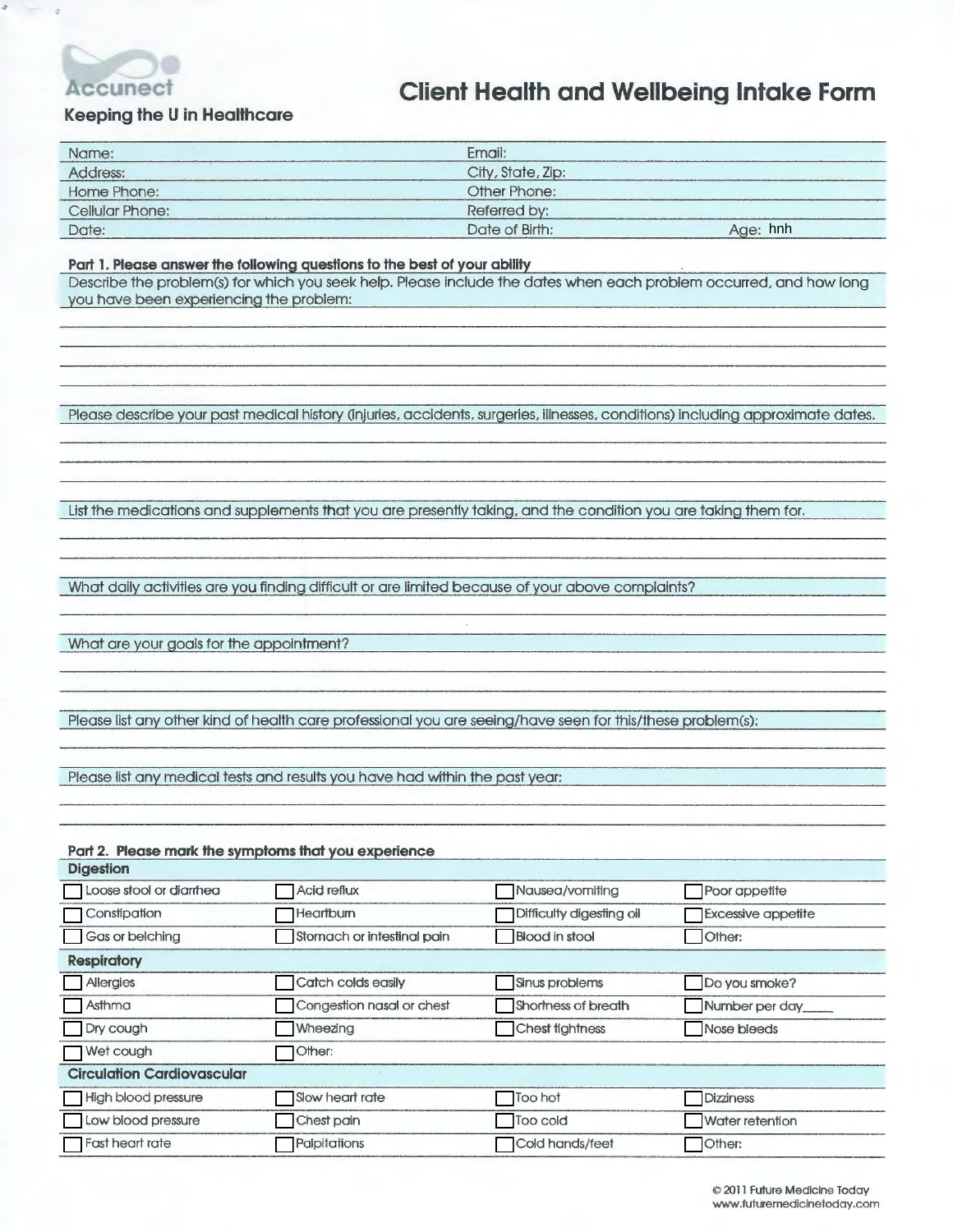| Urinary                                                                                                                                                           |                                                                  |                                                                                                       |                                   |  |
|-------------------------------------------------------------------------------------------------------------------------------------------------------------------|------------------------------------------------------------------|-------------------------------------------------------------------------------------------------------|-----------------------------------|--|
| Painful urination                                                                                                                                                 | Incontinence                                                     | Difficulty urinating                                                                                  | Kidney stones                     |  |
| Kidney infections                                                                                                                                                 | Other:                                                           |                                                                                                       |                                   |  |
| Other                                                                                                                                                             |                                                                  |                                                                                                       |                                   |  |
| Difficulty learning                                                                                                                                               | Numb/fingling. Where?                                            | Thirsty                                                                                               | Poor sense of taste               |  |
| Difficulty paying attention                                                                                                                                       | Muscle weakness                                                  | No thirst                                                                                             | poor sense of smell               |  |
| Difficulty with speech                                                                                                                                            | Difficulty walking                                               | Dry mouth                                                                                             | Poor hearing                      |  |
| Development/growth issues                                                                                                                                         | Shaky                                                            | Difficulty swallowing                                                                                 | Fatigue                           |  |
| Poor coordination                                                                                                                                                 | Dry eyes                                                         | Anemia                                                                                                | Insomnia                          |  |
| Loss of balance                                                                                                                                                   | Eye pain                                                         | Eczema                                                                                                | Lots of sleep. No hours?          |  |
| Headaches                                                                                                                                                         | Watery eyes                                                      | Skin condition                                                                                        | Nightmares                        |  |
| <b>Migraines</b>                                                                                                                                                  | Poor vision                                                      | Joint swelling                                                                                        | Nose bleeds                       |  |
| Abdomen/thorax pain                                                                                                                                               | Other eye problems?                                              | Other                                                                                                 |                                   |  |
| <b>Women Only</b>                                                                                                                                                 |                                                                  |                                                                                                       |                                   |  |
| Breast pain or tenderness                                                                                                                                         | Are your cycles regular?                                         | Length of cycle:                                                                                      | Painful menses                    |  |
| Heavy or excessive flow                                                                                                                                           | <b>TPMS</b>                                                      | Other:                                                                                                |                                   |  |
|                                                                                                                                                                   |                                                                  |                                                                                                       |                                   |  |
| Part 3. Wellbeing, Emotions and Stress<br>a: Please circle any of the following feelings you have<br>b: Please mark your level of stress from the listings below. |                                                                  |                                                                                                       |                                   |  |
| experienced in the past few months.                                                                                                                               |                                                                  |                                                                                                       |                                   |  |
| Emotional<br>Paranoid                                                                                                                                             | Apprehensive<br>Annoyed                                          | Family stress is:                                                                                     | ONone OMinimal OModerate OSevere  |  |
| Muddled<br>Despair                                                                                                                                                | Overwhelmed<br>Outraged                                          | Relationship stress is:                                                                               | ONone OMinimal OModerate OSevere  |  |
| <b>Helpless</b><br>Grief                                                                                                                                          | Intimidated<br>Obsessive                                         |                                                                                                       |                                   |  |
| Uneasy<br><b>Nervous</b><br>Worried<br><b>Distress</b>                                                                                                            | Indecisive<br>Depressed<br><b>Easily Irritated</b><br>Intolerant | Work stress is:                                                                                       | ONone OMinimal<br>Moderate Severe |  |
| <b>Restless</b><br>Fearful                                                                                                                                        | <b>Unable to Grieve</b><br>Paralyzed                             | Financial stress is:<br>ONone                                                                         | Minimal<br>Moderate (<br>Severe   |  |
| Criticized<br>Angry                                                                                                                                               | Overworked<br><b>Hopeless</b>                                    | Health stress is:<br>ONone                                                                            | Minimal Moderate Severe           |  |
| Panic<br>Rejected                                                                                                                                                 | Persecuted<br>Anxious                                            | Other stress is:                                                                                      | ONone OMinimal OModerate OSevere  |  |
| Agitated<br>Guilty                                                                                                                                                | Aggravated<br>Abused                                             |                                                                                                       |                                   |  |
| <b>Sad</b><br><b>Impatient</b>                                                                                                                                    | Uncertainty                                                      |                                                                                                       |                                   |  |
| Part 4. Pain.                                                                                                                                                     |                                                                  |                                                                                                       |                                   |  |
|                                                                                                                                                                   |                                                                  | Please mark areas of pain/discomfort on the body diagrams and make comments on the side if necessary. |                                   |  |
|                                                                                                                                                                   | Comments:                                                        |                                                                                                       |                                   |  |
|                                                                                                                                                                   |                                                                  |                                                                                                       |                                   |  |
|                                                                                                                                                                   |                                                                  |                                                                                                       |                                   |  |
|                                                                                                                                                                   |                                                                  |                                                                                                       |                                   |  |
|                                                                                                                                                                   |                                                                  |                                                                                                       |                                   |  |
|                                                                                                                                                                   |                                                                  |                                                                                                       |                                   |  |
|                                                                                                                                                                   |                                                                  |                                                                                                       |                                   |  |
|                                                                                                                                                                   |                                                                  |                                                                                                       |                                   |  |
|                                                                                                                                                                   |                                                                  |                                                                                                       |                                   |  |
|                                                                                                                                                                   |                                                                  |                                                                                                       |                                   |  |
|                                                                                                                                                                   |                                                                  |                                                                                                       |                                   |  |
|                                                                                                                                                                   |                                                                  |                                                                                                       |                                   |  |
|                                                                                                                                                                   |                                                                  |                                                                                                       |                                   |  |
|                                                                                                                                                                   |                                                                  |                                                                                                       |                                   |  |
|                                                                                                                                                                   |                                                                  |                                                                                                       |                                   |  |
|                                                                                                                                                                   | <b>Client Signature:</b>                                         |                                                                                                       | Date                              |  |
|                                                                                                                                                                   |                                                                  |                                                                                                       |                                   |  |

ä

 $\bar{\star}$ 

© 2011 Future Medicine Today www.futuremediclnetoday.com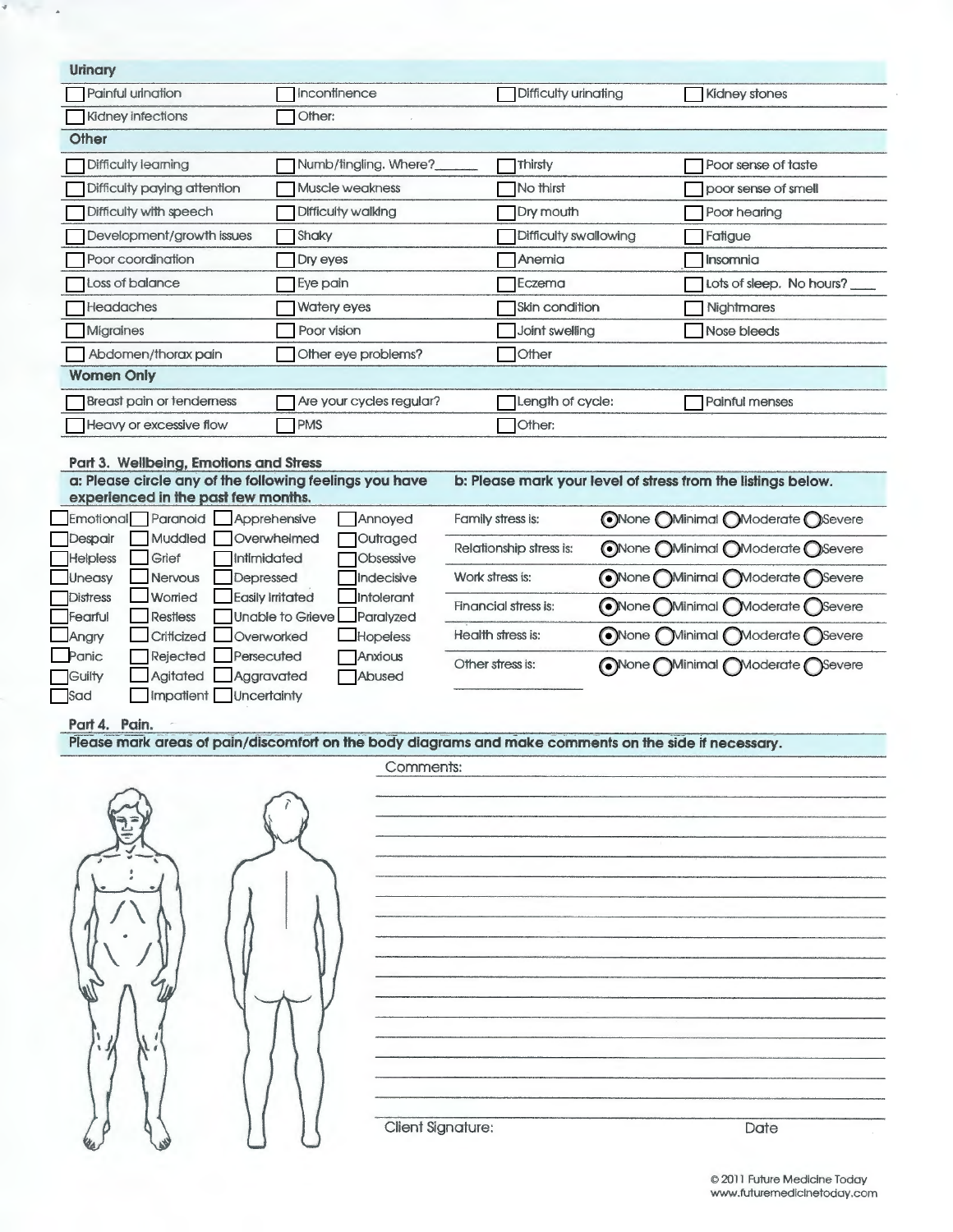| dimediable, lake the lot the entergency loom.<br>Notable Symptoms | Comments - How often, when, where? | Rating                                                                                                                                                                                         |
|-------------------------------------------------------------------|------------------------------------|------------------------------------------------------------------------------------------------------------------------------------------------------------------------------------------------|
|                                                                   |                                    | $\circledcirc$<br>$\circled{3}$<br>$\circledS$<br>$^{\circledR}$<br>$^{\circledR}$<br>$\circledcirc$<br>$\circledS$<br>$\circled{6}$<br>$\circledR$<br>$^{\circledR}$                          |
|                                                                   |                                    | $^{\circledR}$<br>$\circled{3}$<br>$\circledS$<br>$\circledast$<br>$\circledcirc$<br>$^{\circledR}$<br>$\circledcirc$<br>$\circledR$<br>$^{\textcircled{\tiny 1}}$<br>$\circledcirc$           |
|                                                                   |                                    | $^{\circledR}$<br>$\circled{3}$<br>$^{\copyright}$<br>$\circledS$<br>$^{\circledR}$<br>$^\text{\textregistered}$<br>$\circled{4}$<br>$\circledS$<br>$\circled{6}$<br>$^{\circledR}$            |
|                                                                   |                                    | $^{\circledR}$<br>③<br>$\circledS$<br>$\circled6$<br>$^{\circledR}$<br>$\circledS$<br>$\circledcirc$<br>$\circledcirc$<br>$^{\circledR}$<br>$\circled{1}$                                      |
|                                                                   |                                    | $\circled{2}$<br>$\circled{3}$<br>$\circledS$<br>$^{\circledR}$<br>$\circledS$<br>$^{\circledR}$<br>$\circled{4}$<br>$\circled{6}$<br>$\circledR$<br>$\circled{1}$                             |
|                                                                   |                                    | $\circledS$<br>$^{\circledR}$<br>$^{\circledR}$<br>$\circled{2}$<br>③<br>$\circledast$<br>$\circledast$<br>$^{\circledR}$<br>$^{\textcircled{\tiny 1}}$<br>$^{\circledR}$                      |
|                                                                   |                                    | $^{\circledR}$<br>$\circledS$<br>$\circled{2}$<br>③<br>$\circledcirc$<br>$^{\circledR}$<br>$\circled{1}$<br>$\circledcirc$<br>$\circledS$<br>$\circledast$                                     |
|                                                                   |                                    | $\circled{3}$<br>$\circledS$<br>$\circledD$<br>$^\circledR$<br>$^{\circledR}$<br>②<br>$\circled{4}$<br>$\circled6$<br>$\circledR$<br>$^{\textcircled{\tiny 1}}$                                |
|                                                                   |                                    | $\circled{3}$<br>$^{\copyright}$<br>$\circledS$<br>②<br>$\circled{4}$<br>$\circledS$<br>$\circled6$<br>$\circledcirc$<br>$^\copyright$<br>$^{\circledR}$                                       |
|                                                                   |                                    | $\circledcirc$<br>$^{\circledR}$<br>$\circled{3}$<br>$\circled{4}$<br>$\circledS$<br>$\circled{6}$<br>$\circledS$<br>$^{\circledR}$<br>$^{\textcircled{\tiny 1}}$<br>$^{\circledR}$            |
|                                                                   |                                    | $^{\circledR}$<br>③<br>$\circled6$<br>$^{\circledR}$<br>$\circledS$<br>$\circledcirc$<br>$^{\textcircled{\tiny 1}}$<br>$\circled{4}$<br>$\circledS$<br>$^{\circ}$                              |
|                                                                   |                                    | $\circledcirc$<br>$^{\circledR}$<br>③<br>$\circled{4}$<br>$\circledS$<br>$\circledast$<br>$^\circledR$<br>$^{\circledR}$<br>$^{\textcircled{\tiny 1}}$<br>$^{\circledR}$                       |
|                                                                   |                                    | $^{\circledR}$<br>$^{\circledR}$<br>②<br>$\circled{3}$<br>$\circledcirc$<br>$\circledS$<br>$\circled{6}$<br>$\circledcirc$<br>$^{\textcircled{\tiny{1}}}$<br>$^{\circledR}$                    |
|                                                                   |                                    | ③<br>$\circledS$<br>$\circled{6}$<br>$^{\copyright}$<br>$\circledS$<br>$\circledcirc$<br>$^{\textcircled{\tiny 1}}$<br>$^{\circledR}$<br>$\circled{4}$<br>$^{\circledR}$                       |
|                                                                   |                                    | $\circled{2}$<br>$\circled{3}$<br>$\circledcirc$<br>$\circled{4}$<br>$\circledS$<br>$\circled6$<br>$\circledS$<br>$^{\circledR}$<br>$^{\circledR}$<br>$\circled{1}$                            |
|                                                                   |                                    | $^{\circledR}$<br>$^{\circledR}$<br>②<br>$\circled{3}$<br>⑤<br>$\circledast$<br>$^{\circledR}$<br>$\circled{1}$<br>$\circled{4}$<br>$\circledR$                                                |
|                                                                   |                                    | ②<br>$\circled{3}$<br>$^{\circledR}$<br>$\circledS$<br>$\circledcirc$<br>$\circledR$<br>$^{\textcircled{\tiny 1}}$<br>$\circled{4}$<br>$\circledS$<br>$\circled{6}$                            |
|                                                                   |                                    | $^{\circledR}$<br>$\circledS$<br>$\circled{3}$<br>$\circledS$<br>$\circled6$<br>$^{\tiny{\textregistered}}$<br>$\circledcirc$<br>$^{\circledR}$<br>$^{\textcircled{\tiny 1}}$<br>$\circled{4}$ |
|                                                                   |                                    | ③<br>$^{\circledR}$<br>$^{\circledR}$<br>$\circledast$<br>$\circledS$<br>$\circled6$<br>$^\circledR$<br>⊚<br>$^{\textcircled{\tiny 1}}$<br>$^{\circledR}$                                      |
|                                                                   |                                    | $\circled{3}$<br>$^{\circledR}$<br>$^{\circledR}$<br>②<br>$\bigcirc$<br>$\circledS$<br>$\circledast$<br>$^{\circledR}$<br>$\circledR$<br>$^{\textcircled{\tiny 1}}$                            |
|                                                                   |                                    | $\circledS$<br>$\circledcirc$<br>$^\copyright$<br>$^{\circledR}$<br>$\circled{3}$<br>$\circledcirc$<br>$\circledS$<br>$\circledast$<br>$\circledD$<br>$\circledR$                              |

#### **Port 5 Practitioner to complete**

List the notable symptoms with rating on a scale of 1-10. 1. Slight awareness of symptom. 3. Awareness of symptom as **an aggravation. 5. strong pain/symptom but still functional. 7. Strong pain/symptom unable to function. 10. Very serious,**  unbearable, take me to the emergency room.

#### **Comments and Notes**



Practitioner signature:

*©* 2011 Future Medicine Today www.futuremedicinetoday.com